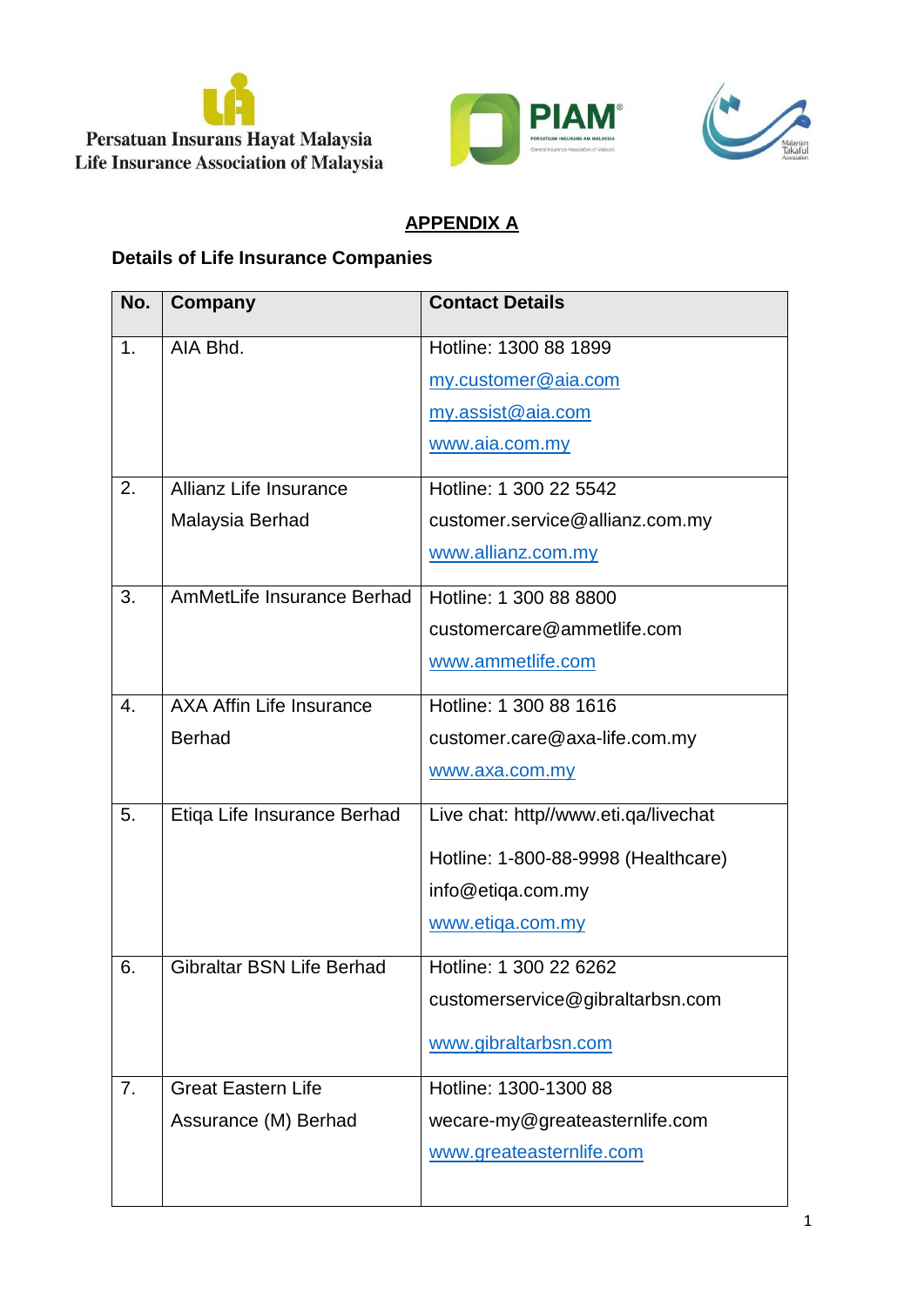| <b>Hong Leong Assurance</b>  | Hotline: 03-7650 1288                    |
|------------------------------|------------------------------------------|
| <b>Berhad</b>                | customerservice@hla.hongleong.com.my     |
|                              | www.hla.com.my                           |
| Manulife Insurance Berhad    | Hotline: 1300-13-2323/03-27199112        |
|                              | MYLIFE_CustomerService@manulife.com      |
|                              | www.manulife.com                         |
| <b>MCIS Insurance Berhad</b> | Hotline: 03-7652 3388                    |
|                              | customerservice@mcis.my                  |
|                              | www.mcis.my                              |
| <b>Prudential Assurance</b>  | Hotline: 03 2771 0228                    |
| Malaysia Berhad              | customer.mys@prudential.com.my           |
|                              | www.prudential.com.my                    |
| Sun Life Malaysia Assurance  | Hotline: 1300 88 5055                    |
| <b>Berhad</b>                | wecare@sunlifemalaysia.com               |
|                              | www.sunlifemalaysia.com                  |
| Tokio Marine Life Insurance  | Hotline: 03 2603 3999                    |
| Malaysia Bhd.                | customercare@tokiomarinelife.com         |
|                              | www.tokiomarine.com                      |
| Zurich Life Insurance        | Hotline: 1-300-888-622 (within Malaysia) |
| Malaysia Berhad              | or +603-2109 7999 (outside Malaysia)     |
|                              |                                          |
|                              | callcentre@zurich.com.my                 |
|                              |                                          |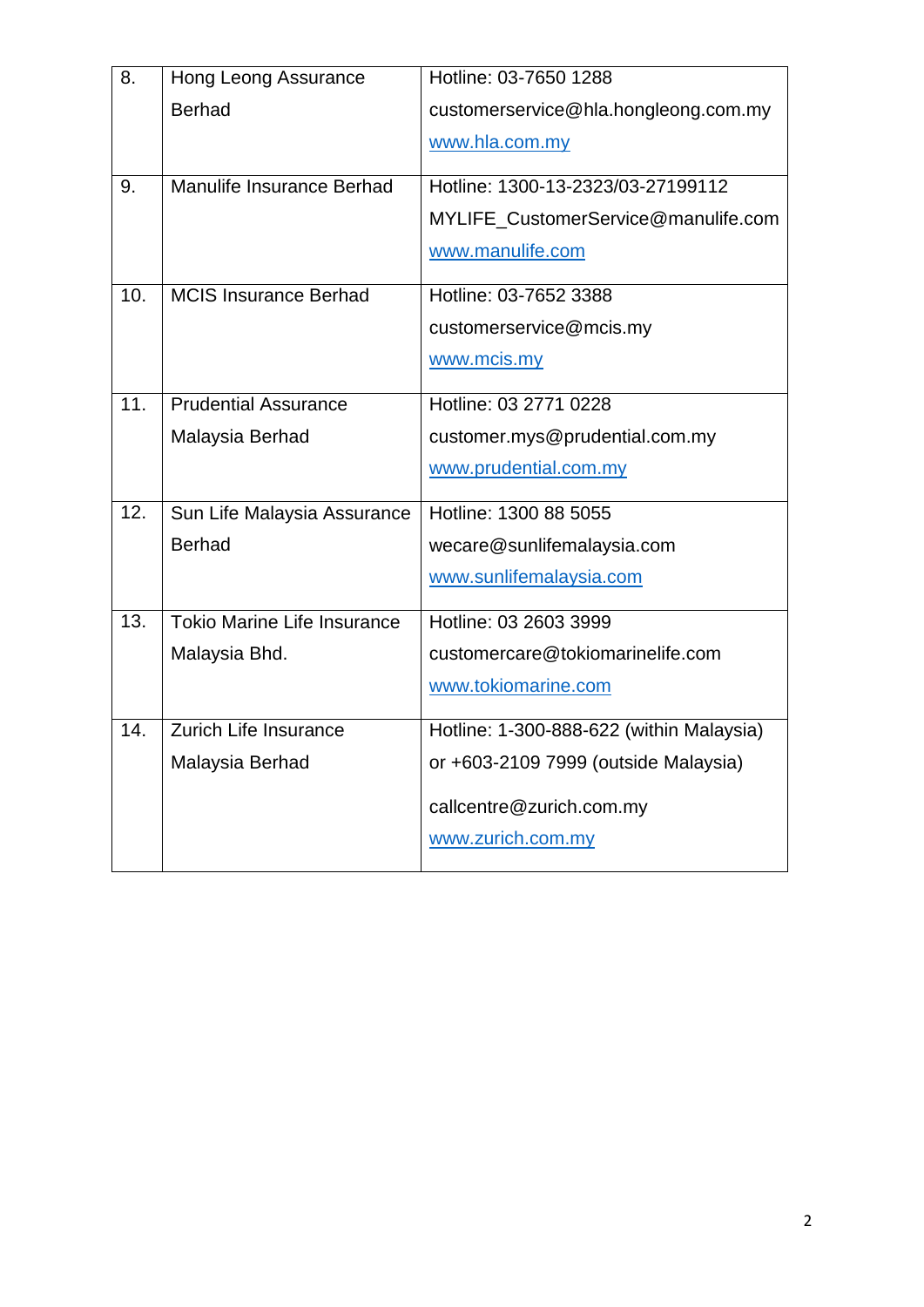## **Details of General Insurance Companies**

| No.            | Company                          | <b>Contact Details</b>                    |
|----------------|----------------------------------|-------------------------------------------|
| 1 <sub>1</sub> | <b>AIA General Berhad</b>        | Hotline: 1300-88-1899                     |
|                |                                  | my.customer@aia.com                       |
| 2.             | AIG Malaysia Insurance           | For General, Product & Road Assistance    |
|                | <b>Berhad</b>                    | Enquiries: 1800-88-8811                   |
|                |                                  | AIGMYCare@aig.com                         |
| 3.             | <b>Allianz General Insurance</b> | 1300-22-5542                              |
|                | Company (M) Berhad               | customer.service@allianz.com.my           |
| 4.             | <b>AmGeneral Insurance</b>       | Kurnia / AmAssurance Contact Centre:      |
|                | <b>Berhad</b>                    | 1800-88-6333                              |
|                |                                  | Kurnia Auto Assist: 1800-88-3833          |
|                |                                  | Emails:                                   |
|                |                                  | customer@kurnia.com                       |
|                |                                  | customer@amassurance.com.my               |
| 5.             | <b>AXA Affin General</b>         | Emergency contact details for our various |
|                | <b>Insurance Berhad</b>          | services are published on website         |
|                |                                  | https://www.axa.com.my/contact-us         |
|                |                                  | Contact Number: 03 2170 8282              |
|                |                                  | customer.service@axa.com.my               |
| 6.             | Berjaya Sompo Insurance          | <b>Customer Service: 1800-889-933</b>     |
|                | <b>Berhad</b>                    | customer@bsompo.com.my                    |
|                |                                  | Facebook Messenger:                       |
|                |                                  | @berjayasompoinsurance                    |
| 7.             | Chubb Insurance Malaysia         | Toll free number: 1800-883-226            |
|                | <b>Berhad</b>                    | Email: Inquiries.MY@chubb.com             |
|                |                                  |                                           |
|                |                                  |                                           |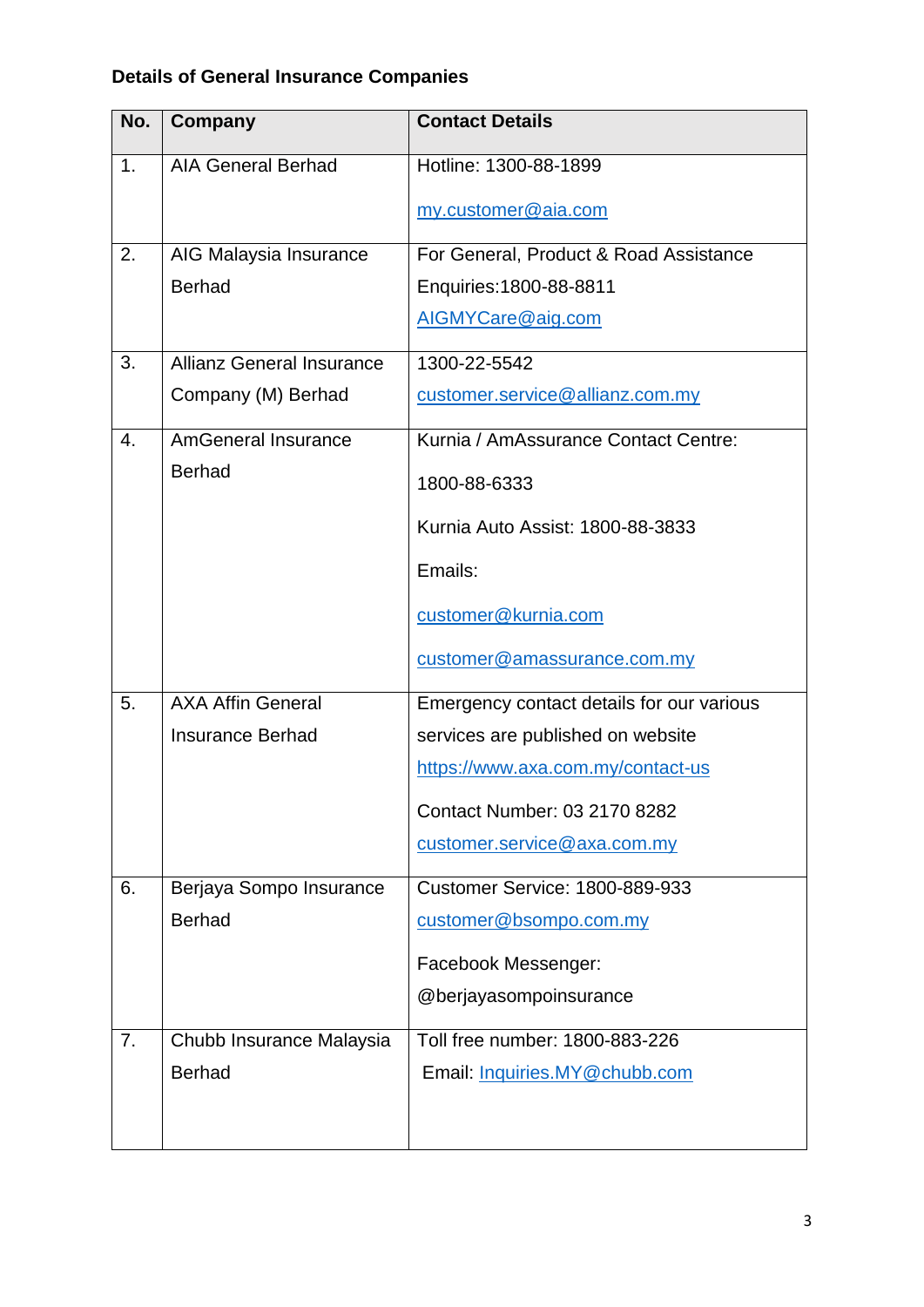| 8.  | <b>Etiga General Insurance</b>   | <b>Contact Points for Consumers:</b>        |
|-----|----------------------------------|---------------------------------------------|
|     | <b>Berhad</b>                    | <b>Travel Claims</b>                        |
|     |                                  | Careline: 1-300-88-1007                     |
|     |                                  | <b>Emergency Travel Helpline</b>            |
|     |                                  | +603-2785 6565,                             |
|     |                                  | or WhatsApp us +603-2780 4677               |
|     |                                  | Email: claims@etiga.com.my                  |
|     |                                  |                                             |
|     |                                  | <b>Medical Claims</b>                       |
|     |                                  | <b>Contact Centre 1300-13-8888</b>          |
|     |                                  | Email: info@etiga.com.my                    |
| 9.  | <b>Great Eastern General</b>     | <b>Customer Service Hotline:</b>            |
|     | Insurance (Malaysia)             | 1300 13 0088 (Press 2)                      |
|     | <b>Berhad</b>                    | +603-42597888 (Press for General Insurance) |
|     |                                  | +603-42597828                               |
|     |                                  | <b>Customer Service Email:</b>              |
|     |                                  | GICare-MY@greateasterngeneral.com           |
|     |                                  |                                             |
|     |                                  | <b>Claims Hotline:</b>                      |
|     |                                  | 1300 13 1088                                |
|     |                                  |                                             |
|     |                                  | <b>Claims Related Enquiry :-</b>            |
|     |                                  | MedicalClaims@greateasterngeneral.com       |
| 10. | <b>Liberty Insurance Berhad</b>  | 1300 - 888 - 990 / 03-2619 9000             |
|     |                                  | customercare@libertyinsurance.com.my        |
| 11. | Lonpac Insurance Berhad          | Hotline: 03 22628666                        |
|     |                                  | customerservice@lonpac.com                  |
| 12. | <b>MPI Generali Insurans Bhd</b> | 03-2034 9888                                |
|     |                                  | info@mpigenerali.com                        |
|     |                                  |                                             |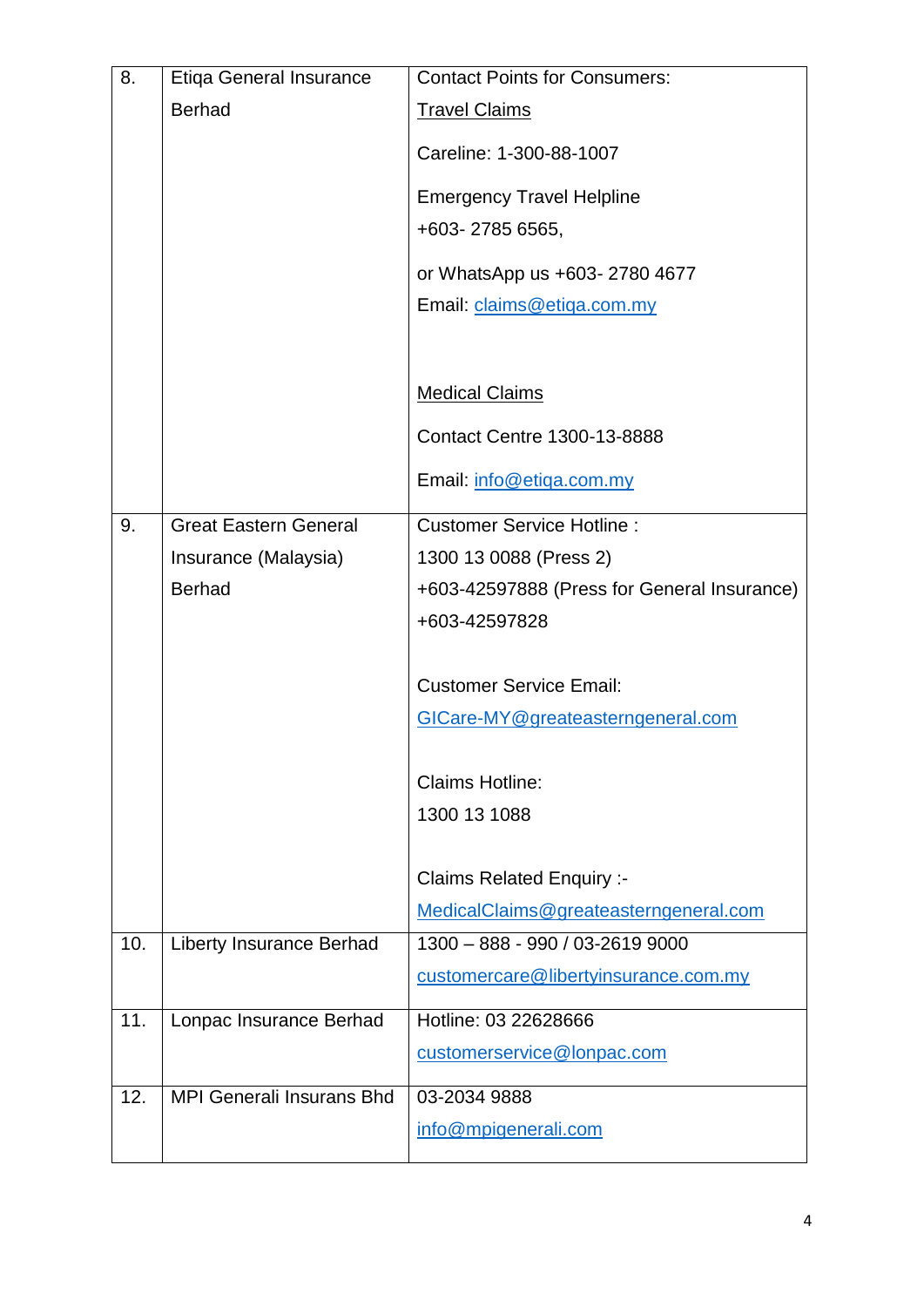| 13. | MSIG Insurance (Malaysia)       | Hotline: 1-800-88-6744                    |
|-----|---------------------------------|-------------------------------------------|
|     | <b>Bhd</b>                      | myMSIG@my.msig-asia.com                   |
| 14. | Pacific & Orient Insurance      | Hotline: 1800-88-2121 (Call Centre Office |
|     | <b>Company Bhd</b>              | Hours)                                    |
|     |                                 | poi2u@pacific-orient.com                  |
|     |                                 |                                           |
| 15. | Progressive Insurance           | 1800-88-8458                              |
|     | <b>Berhad</b>                   | progressive@progressiveinsurance.com.my   |
| 16. | QBE Insurance (M) Berhad        | Tel: +1-300-88-4847                       |
|     |                                 | cs.mal@qbe.com.my                         |
| 17. | <b>RHB Insurance Berhad</b>     | Phone: 1300-220-007                       |
|     |                                 | rhbi.general@rhbgroup.com                 |
| 18. | The Pacific Insurance           | 1800-88-1629                              |
|     | <b>Berhad</b>                   | customerservice@pacificinsurance.com.my   |
| 19. | Tokio Marine Insurans (M)       | 1800-88-0812                              |
|     | <b>Berhad</b>                   | letusknow@tokiomarine.com.my              |
| 20. | Tune Insurance Malaysia         | Hotline: 1800-88-5753                     |
|     | <b>Berhad (Tune Protect</b>     | hello.my@tuneprotect.com                  |
|     | Malaysia)                       |                                           |
| 21. | <b>Zurich General Insurance</b> | Tel: 1-300-888-622 (within Malaysia)      |
|     | Malaysia Berhad                 | +603-2109 7999 (outside Malaysia)         |
|     |                                 | callcentre@zurich.com.my                  |
| 22. | Asia Capital Reinsurance        | +603 2299 6800                            |
|     | Malaysia Sdn Bhd                | general.acrm@asiacapitalre.com            |
|     |                                 |                                           |
| 23. | <b>Hannover Rueck SE</b>        | Tel +60 3 2687-3600                       |
|     | Malaysian Branch                |                                           |
| 24. | <b>Malaysian Reinsurance</b>    | +603-2096 8000                            |
|     | <b>Berhad</b>                   | enquiry@malaysian-re.com.my               |
| 25. | Swiss Re Asia Pte. Ltd.,        | +603 2170 3601                            |
|     | Malaysia Branch                 |                                           |
|     |                                 |                                           |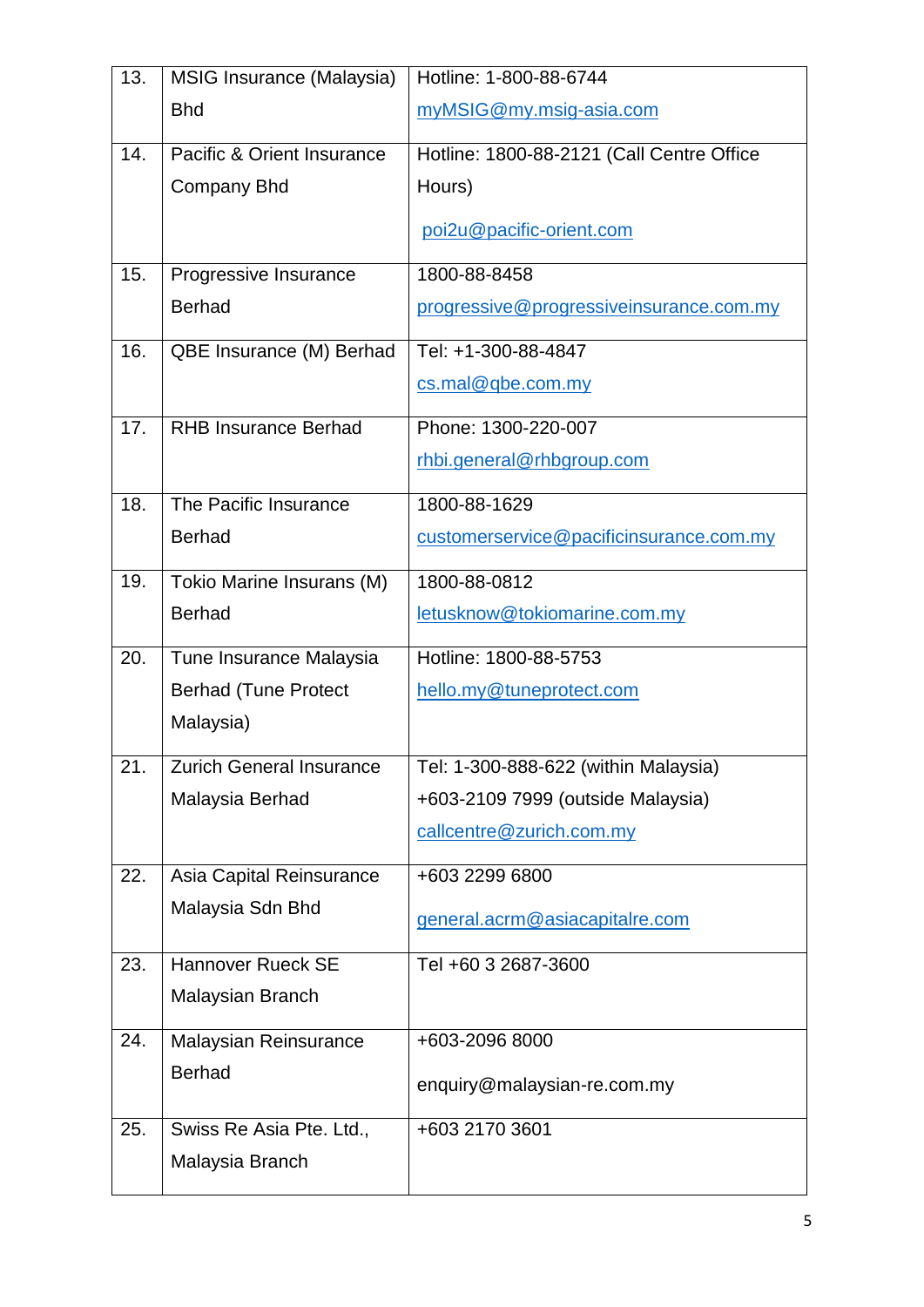| 26. The Toa Reinsurance Co | Tel: 603-27325911 |
|----------------------------|-------------------|
| Ltd (KL Branch)            |                   |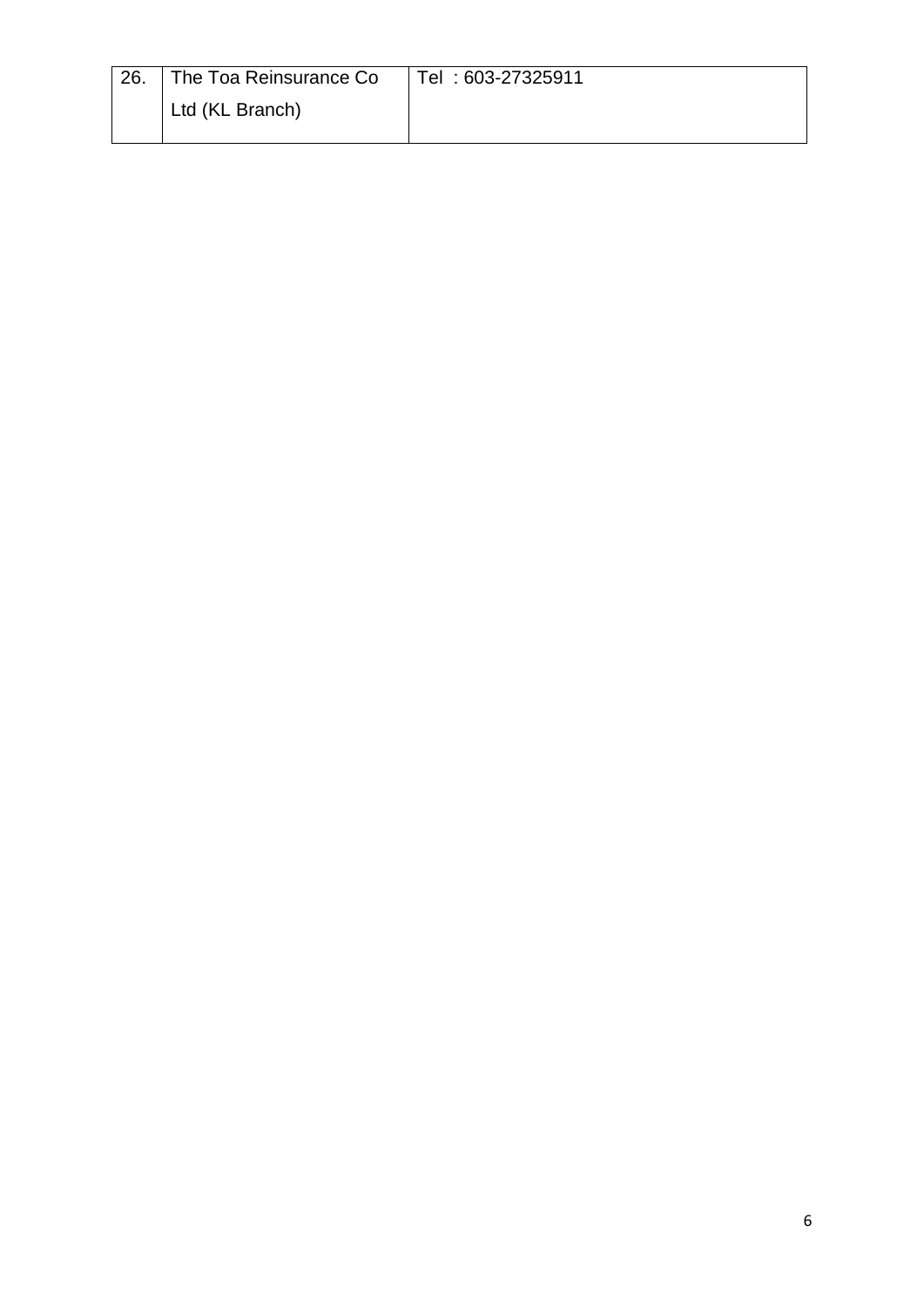## **Details of Takaful Operators**

| No. | Company                             | <b>Contact Details</b>               |
|-----|-------------------------------------|--------------------------------------|
| 1.  | <b>AIA PUBLIC Takaful Bhd</b>       | Hotline: 1300-88-8922                |
|     |                                     | Email: my.customer@aiapublic.com.my  |
|     |                                     | Website:                             |
|     |                                     | https://www.aia.com.my/en/about-     |
|     |                                     | aia/about-aiatakaful.html            |
| 2.  | <b>AmMetLife Takaful Berhad</b>     | Toll Free: 1-300-22-9777             |
|     |                                     | Fax: +603 2272 3229                  |
|     |                                     | Email:                               |
|     |                                     | customercare@ammetlifetakaful.com    |
|     |                                     | Type AMT message and SMS to 33911    |
|     |                                     | Website: www.ammetlifetakaful.com    |
| 3.  | Etiqa Family Takaful Berhad         | General Enquiry: 1-300-13-8888       |
|     |                                     | Claims Enquiry: 1300-13-8888         |
|     |                                     | Website: www.etiga.com.my            |
| 4.  | Etiqa General Takaful Berhad        | General Enquiry: 1-300-13-8888       |
|     |                                     | Claims Careline: 1300-88-1007        |
|     |                                     | Website: www.etiqa.com.my            |
| 5.  | <b>FWD Takaful Berhad</b>           | Hotline: 1-300-13-7988 (within       |
|     |                                     | Malaysia) or                         |
|     |                                     | +603-2771 7771 (outside Malaysia)    |
|     |                                     | Email: contact.my@fwd.com            |
|     |                                     | Website: www.fwd.com.my              |
| 6.  | <b>Great Eastern Takaful Berhad</b> | Tel: 1-300-13-8338 / 03-4259 8338    |
|     |                                     | Email:                               |
|     |                                     | i-greatcare@greateasterntakaful.com  |
|     |                                     | Website: www.greateasterntakaful.com |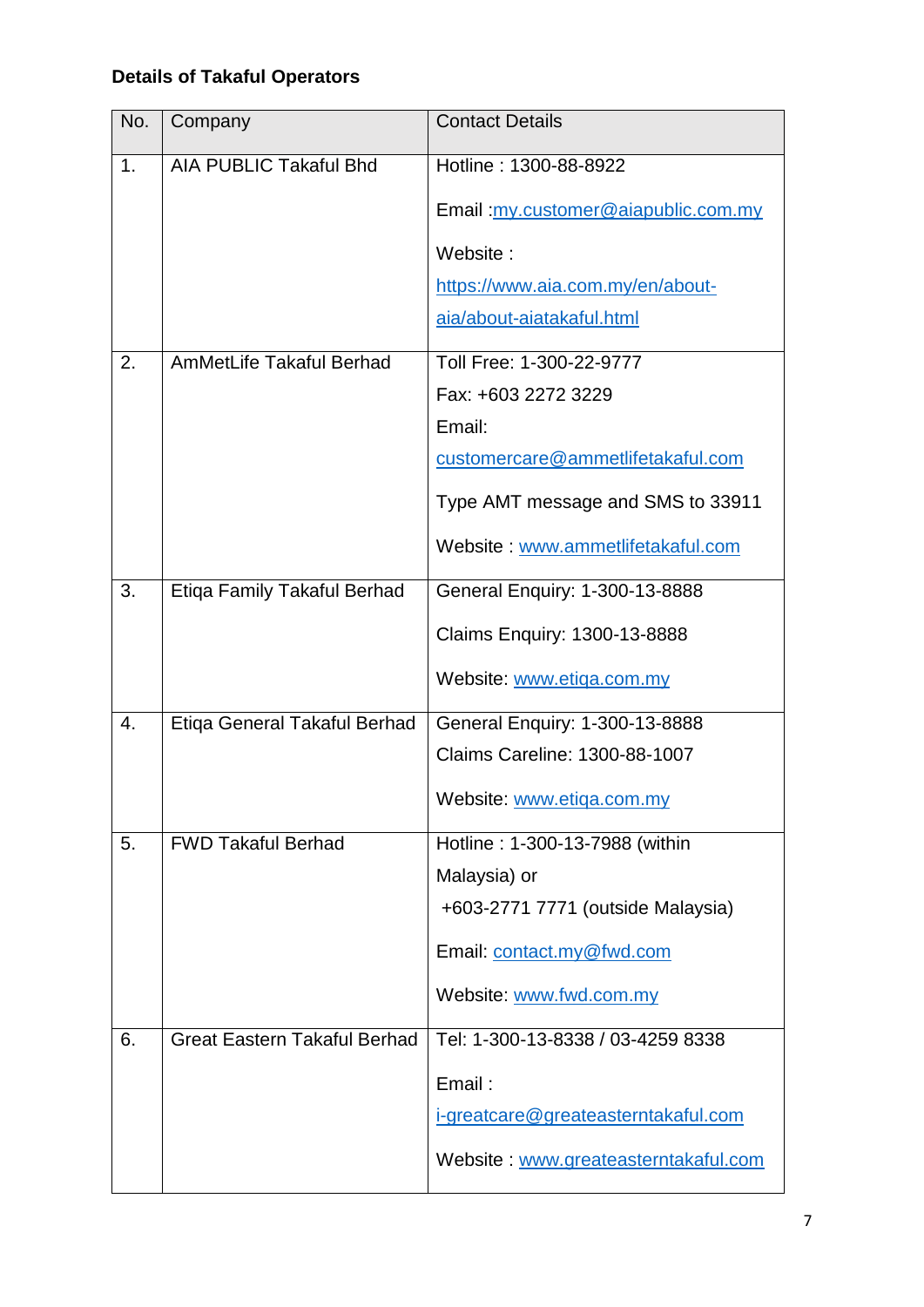| 7.  | Hong Leong MSIG Takaful             | Tel: 03-7650 1800                    |
|-----|-------------------------------------|--------------------------------------|
|     | <b>Berhad</b>                       | Email:                               |
|     |                                     | ReachUs@takaful.hongleong.com.my     |
|     |                                     | Website: www.hlmtakaful.com.my       |
| 8.  | <b>Prudential BSN Takaful</b>       | Call Center: +603 2053 7188          |
|     | <b>Berhad</b>                       | customer@prubsn.com.my               |
|     |                                     | Website: www.prubsn.com.my           |
| 9.  | Sun Life Malaysia Takaful           | Client Careline: 1 300-88-5055       |
|     | <b>Berhad</b>                       | Email: wecare@sunlifemalaysia.com    |
|     |                                     | Website: www.sunlifemalaysia.com     |
| 10. | Syarikat Takaful Malaysia Am        | Tel: 1-300-88-252 385                |
|     | <b>Berhad</b>                       | Fax: +603 2274 0237                  |
|     |                                     | Email: csu@takaful-malaysia.com.my   |
|     |                                     | Website: www.takaful-malaysia.com.my |
| 11. | Syarikat Takaful Malaysia           | Tel: 1-300-88-252 385                |
|     | Keluarga Berhad                     | Fax: +603 2274 0237                  |
|     |                                     | csu@takaful-malaysia.com.my          |
|     |                                     | Website: www.takaful-malaysia.com.my |
| 12. | <b>Takaful Ikhlas Family Berhad</b> | Tel: 03-2723 9696                    |
|     |                                     | Email: ikhlascare@takaful-           |
|     |                                     | ikhlas.com.my                        |
|     |                                     | Website: www.takaful-ikhlas.com.my   |
| 13. | <b>Takaful Ikhlas General</b>       | Tel: 03-2723 9696                    |
|     | <b>Berhad</b>                       | Email: ikhlascare@takaful-           |
|     |                                     | ikhlas.com.my                        |
|     |                                     | Website: www.takaful-ikhlas.com.my   |
|     |                                     |                                      |